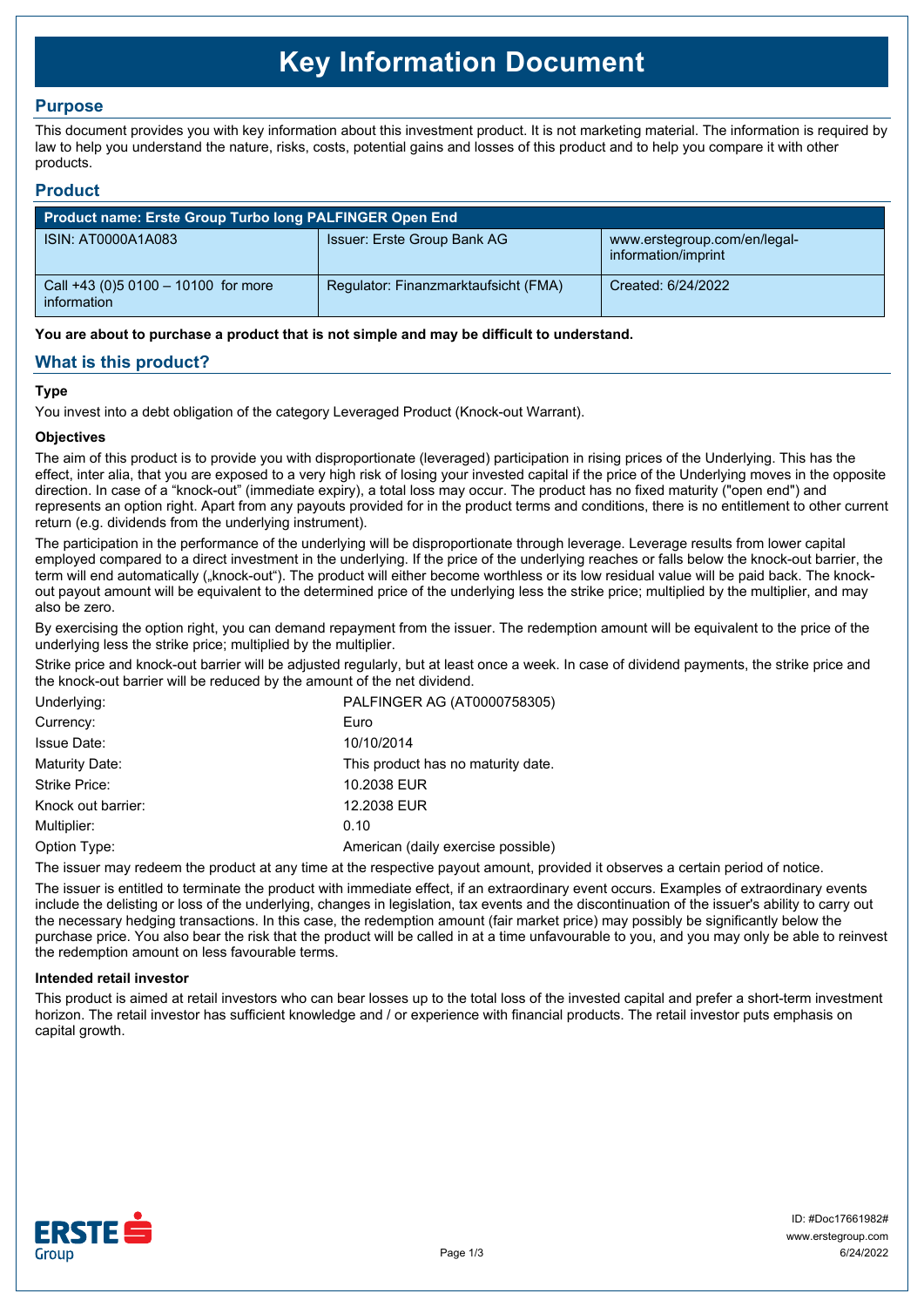## **What are the risks and what could I get in return?**

#### **Risk Indicator**



The summary risk indicator is a guide to the level of risk of this product compared to other products. It shows how likely it is that the product will lose money because of movements in the markets or because we are not able to pay you.

We have classified this product as 7 out of 7, which is the highest risk class.

This rates the potential losses from future performance at a very high level, and poor market conditions are very unlikely to impact our capacity to pay you.

**Be aware of currency risk.** If the currency of the product is different from the currency of the country in which you live, you will receive payments in a different currency, so the final return you will get will depend on the exchange rate between the two currencies. This risk is not considered in the indicator shown above.

This product does not include any protection from future market performance so you could lose some or all of your investment. If we are not able to pay you what is owed, you could lose your entire investment.

#### **Performance scenarios**

*Market developments in the future cannot be accurately predicted. The scenarios shown are only an indication of some of the possible outcomes based on recent returns. Actual returns could be lower.*

| Investment of 10,000 EUR<br><b>Scenarios</b> |                                    | 1 day<br>(recommended<br>holding period) |
|----------------------------------------------|------------------------------------|------------------------------------------|
| <b>Stress scenario</b>                       | What you might get back after cost | 7,521.53 EUR                             |
|                                              | Percentage return                  | $-24.78%$                                |
| Unfavorable scenario                         | What you might get back after cost | 8,933.95 EUR                             |
|                                              | Percentage return                  | $-10.66%$                                |
| <b>Moderate scenario</b>                     | What you might get back after cost | 9,337.11 EUR                             |
|                                              | Percentage return                  | $-6.63%$                                 |
| <b>Favorable scenario</b>                    | What you might get back after cost | 9,796.96 EUR                             |
|                                              | Percentage return                  | $-2.03%$                                 |

This table shows the money you could get back over the recommended holding period assuming that you invest 10,000 EUR. Holding the product for longer is expected to significantly affect the risk of the investment.

The scenarios shown illustrate how your investment could perform. You can compare them with the scenarios of other products. In general, the scenarios show the average return per year. If the recommended holding period is less than one year, the scenarios show the percentage return over the recommended holding period. Therefore, the comparability might be limited.

The scenarios presented are an estimate of future performance based on evidence from the past on how the value of this investment varies, and are not an exact indicator. What you get will vary depending on how the market performs and how long you keep the product.

The stress scenario shows what you might get back in extreme market circumstances, and it does not take into account the situation where we are not able to pay you.

The figures shown include all the costs of the product itself, but may not include all the costs that you pay to your advisor or distributor. The figures do not take into account your personal tax situation, which may also affect how much you get back.

## **What happens if Erste Group Bank AG is unable to pay out?**

This product is not covered by any deposit guarantee scheme. You are exposed to the risk that Erste Group Bank AG may not be able to fulfil its obligations arising from this product in the event of an insolvency (inability to pay, over-indebtedness) or from an official order ("bail-in regime"). A total loss of your invested capital is possible.

## **What are the costs?**

The Reduction in Yield (RIY) shows what impact the total costs you pay will have on the investment return you might get. The total costs take into account one-off, ongoing and incidental costs.